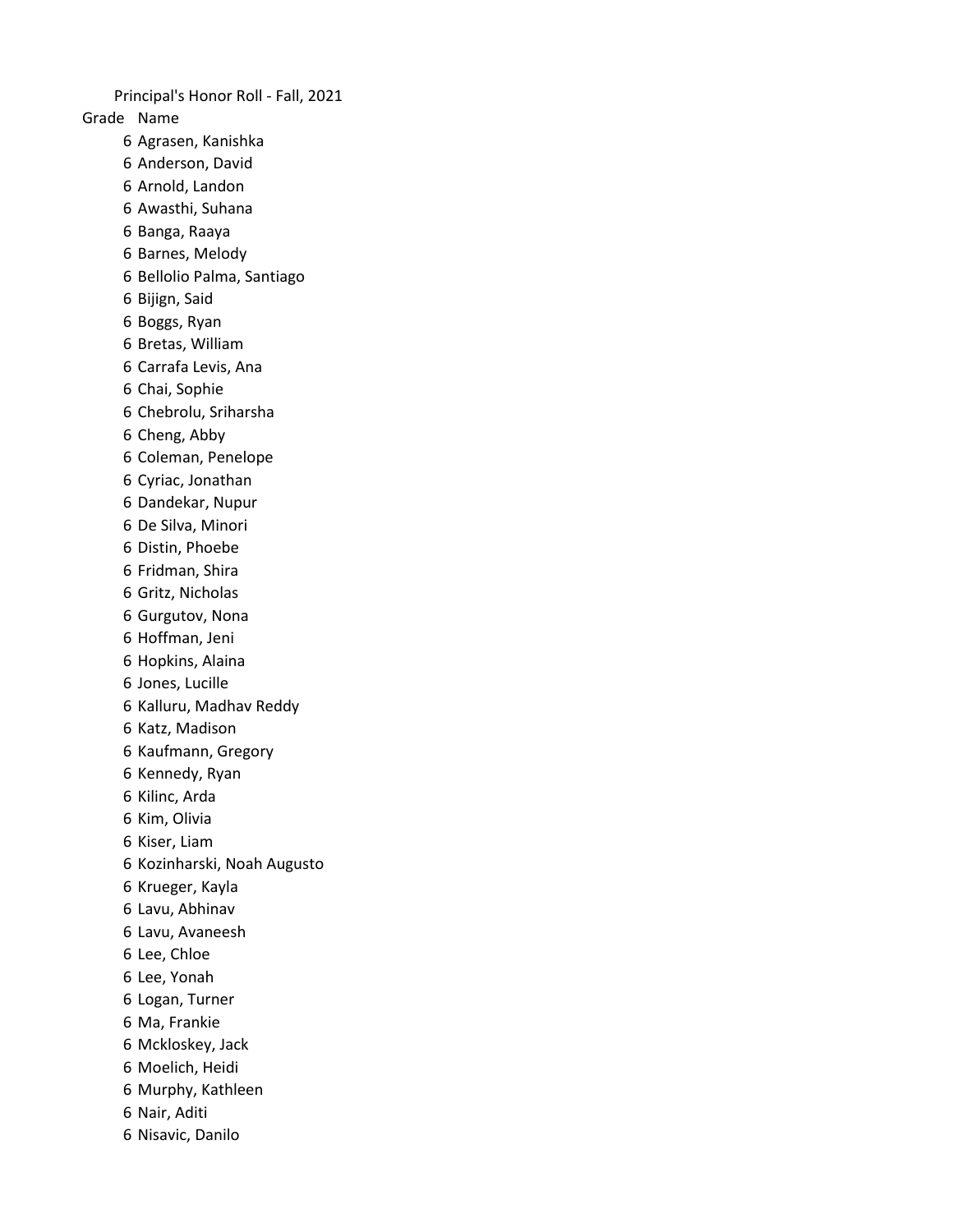No, John Ohayon, Or Pappula, Lohith Reddy Patwardhan, Aarnav Polo-Villarreal, Tristan Ramineni, Kiran Rath, Erica Red, Harmony Sanderson, Lydia Sanjay, Akash Sharma, Kavya Sheftel, Noah Shin, Harrison Shumas, Avery Snipes, Saniyah Sridhar, Aashni Tahseen, Afrah Thornton, Lucia Vadakkumpadan, Michael Wynne, Sean Yussouff, Aseela Amra, Nicole Ashford, Miracle Balamurugan, Adhav Borjas, Franco Bryydli, Victoria Calhoun, Avery Champney, Caroline Chan, Raymond Chanda, Prinsha Chen, Ellain Chen, Xiaofei Deshpande, Achyut Dislen, Ahmet El-Zahabi, Samy Evuru, Srihan Fike, Caroline Franco, Madelyn Freese, Katherine Gangadhar, Nidhi Germain, Amaya Goren, Ori Guglani, Ryan Hao, Leslie Huang, Caroline Huette, Kavya Ilcheva, Emma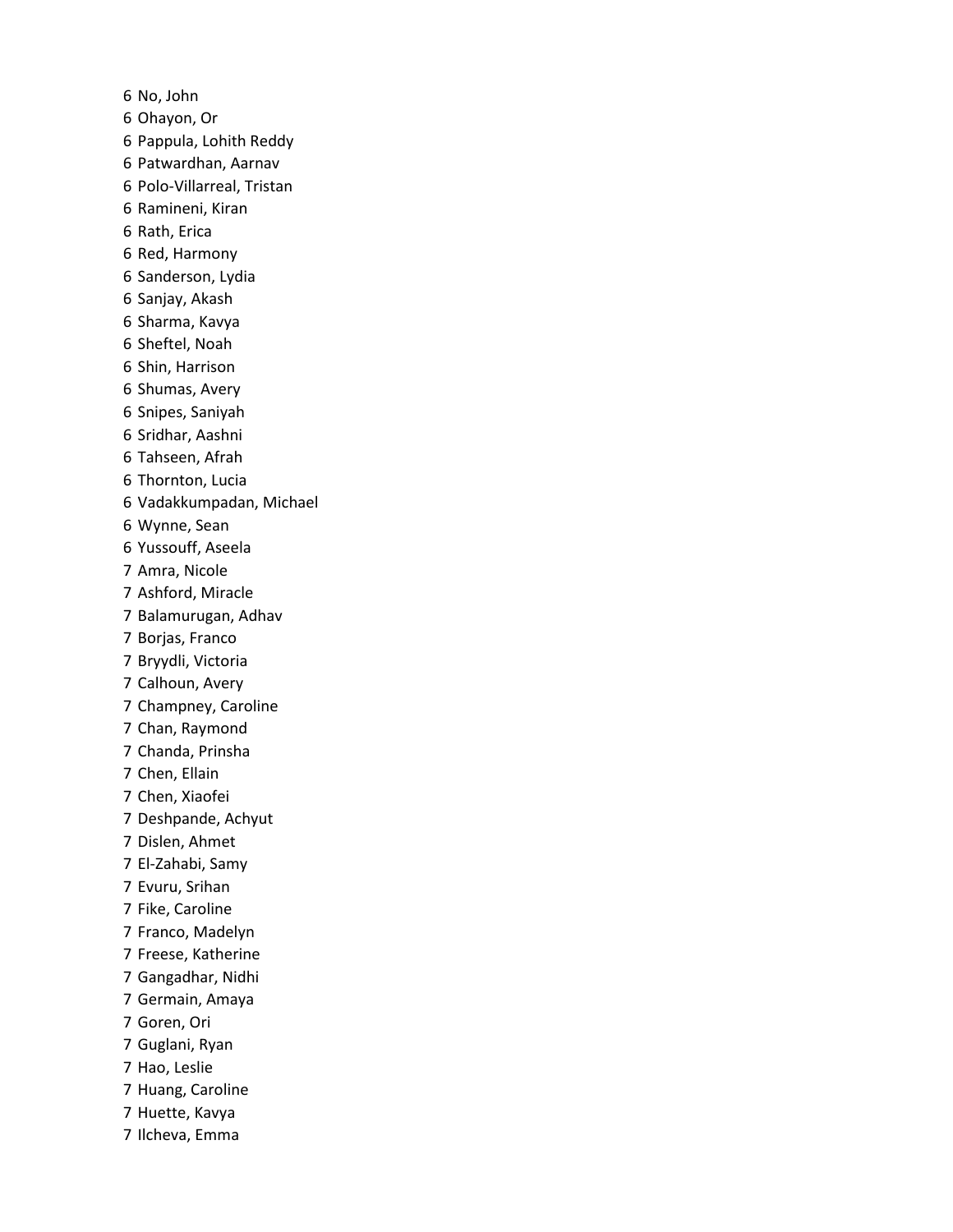Jain, Aahana Jasapara, Arnav Kalva, Sahasra Karabolad, Julia Kim, Kaiden Komatineni, Ramya Krishna, Nethraa Lavelle, Rylee Li, Jia Lin Lu, David Mathew, Zubin Maye, Camden Moelich, Lily Motsi, Tafadzwa Mukherjee, Siddhant Nahra, David Naidoo, Yatish Navarro, Mariana Nguyen, Brian Nguyen, Brian Nguyen, Caitlin Patel, Shlok Patel, Ved Pendergrass, Jackson Prabakar, Jyotsna Prasad, Dev Prasanna, Iniya Purcell, Violette Purushothaman, Pranet Pyekh, Alexey Qian, Amber Ranade, Rahi Saka, Fatih Sarihan, Sinan Zafer Schnakenberg, Olivia Sethi, Vivaan Shaekar, Meghna Shepherd, Jackson Slomianny, Olivier Sridhar, Aishwarya Stanek, Colbie Sureshkumar, Divyasri Turner, Lila Tyler, Madison Vetrichelvan, Marlene Wang, Kai Warrier, Naima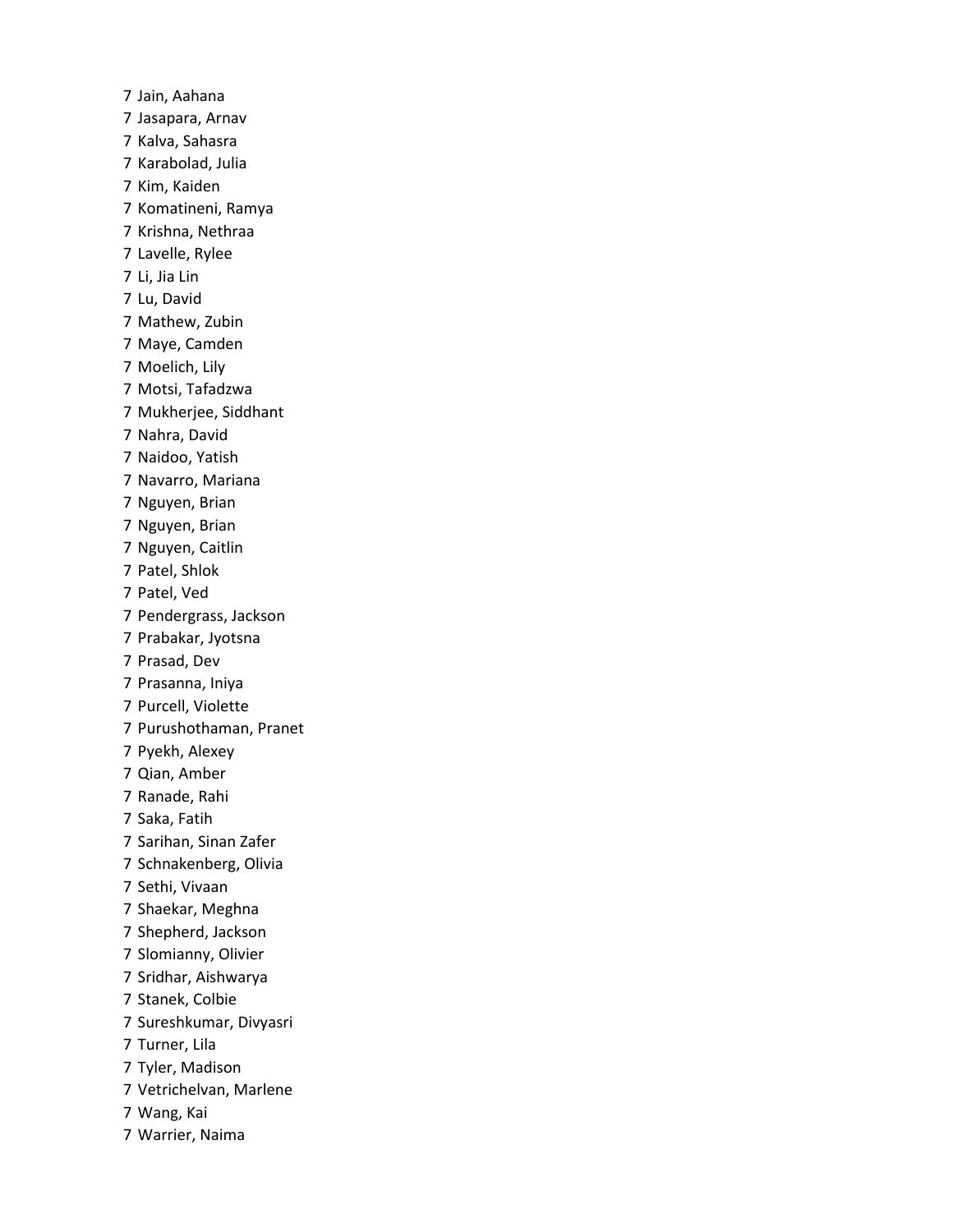Wu, Ellyne Yalamanchili, Saanvi Yang, Seojun Yau, Katie Yoon, Sam Zheng, Claire Zhong, Christopher Zianko, Mikita Zou, Si Antony Selvin Raj, Alvy Misha Barnes, Drew Bayyan, Baiza Bhattacharya, Shaleen Breitsprecher, Isabel Campo, Sophia Chintakuntla, Lekhya Crum, Sophia Doi, Hana Doi, Kokoro Fu, Kaelyn Gadia, Manashyu Glave, Gionni Guan, Shuyan Gupta, Aanya Hemrajani, Adarsh Johnson, Declan Johnson, Gabriella Jones, Noelle Joshi, Aakash Kim, Myung Yoon Knudsen, Sophia Ko, Alison Kohler, Karlie Krishnan, Ananya Le, Vy Lee, Jia Lee, Kristen Li, Hao Ran Lopez, Katie Luong, Han Madh, Olivia Mahfoozpour, Rosha Missildine, Colt Mohan, Stuti Ozbek, Deniz Pae, Ethan Pankaj, Kashish